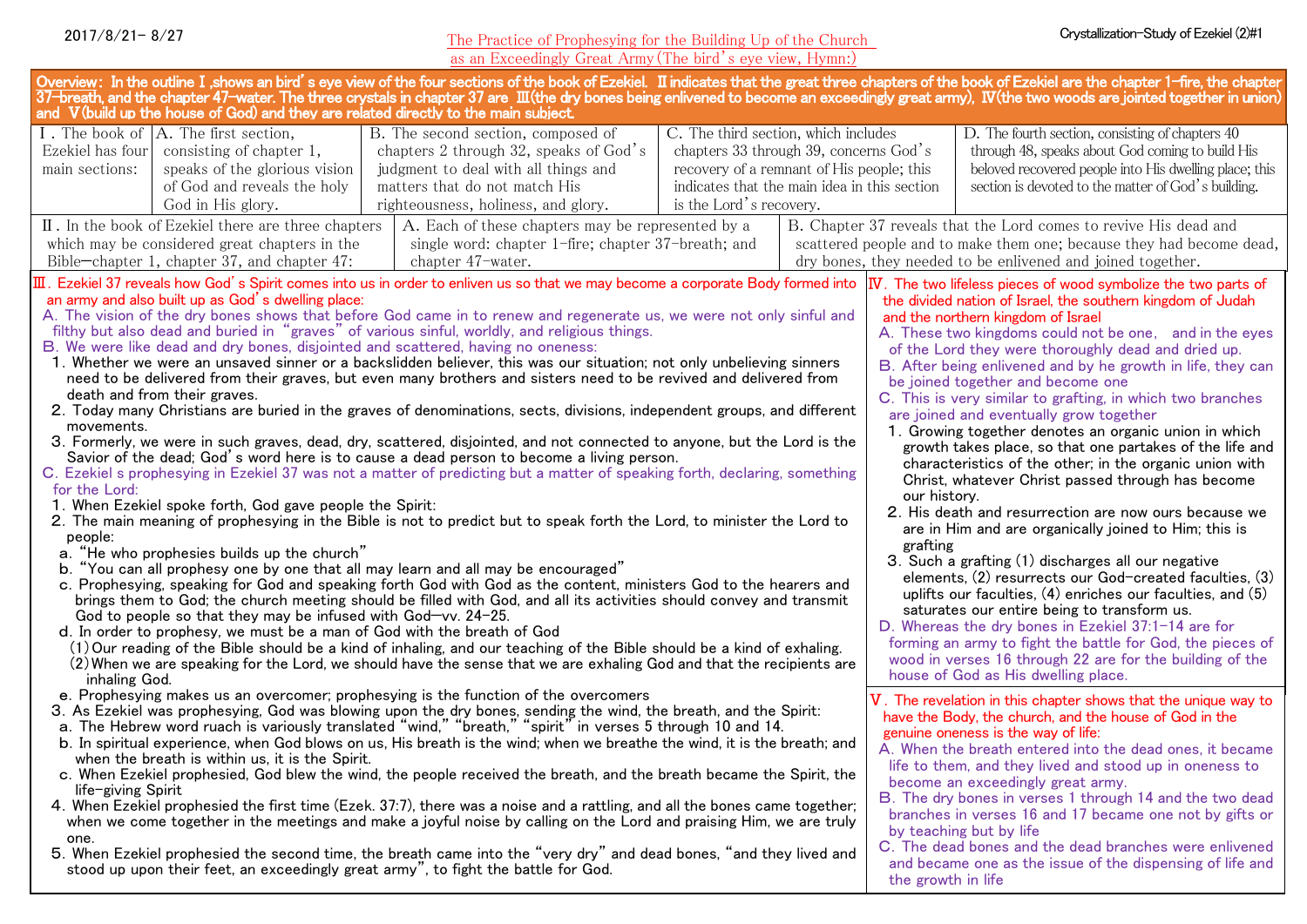## Experience<sup>(1</sup>): Accept that yourself is not only sinful but also dead, and let the Lord to breathethe breath of life into you

Ezek 37:4 Then He said to me, Prophesy over these bones, and say to them, O dry bones, hear the word of Jehovah. 5Thus says the Lord Jehovah to these bones: I will cause breath to enter into you, and you shall live. 10 So I prophesied as He commanded me, and the breath came into them; and they lived and stood up upon their feet, an exceedingly great army.

In Ezekiel 37 God is speaking not to the sick but to the dead. It is blessing to realize that we are dead and that we need the Lord to enliven us. God's word in this chapter is not to make a sick person well and not to turn an evil person into a good person; God's word here is to cause a dead person to become a living person. I hope that many will humble themselves before the Lord and pray, "Lord, I confess that I am not only sick and sinful -- I admit that I am dead. My heart and my spirit are dead. Lord, I am completely dead and dry. I am like a pile of dead, dry bones. O Lord, I need Your life to come into me. I need You to breathe the breath of life into me so that I may live."

Praise the Lord that He did not leave us in our situation but came in to rescue us! For Marriage Life

Eph 4:22 That you put off, as regards your former manner of life, the old man, which is being corrupted according to the lusts of the deceit, 23And that you be renewed in the spirit of your mind 24And put on the new man, which was created according to God in righteousness and holiness of the reality. 2:1And you, though dead in your offenses and sins,

In the marriage life, if you live an old man, you will become a king in your house and decide everything without fellowship with your spouse. You even try to hide your failuresfrom your spouse. This old manner of life is not only corrupted but also dead.

Be aware not to live your marriage life according to your former manner of life. A married couple live together every day in so close relationship each other. This makes them less hesitation between them and they begin to feel less alarmed against the old man. Intimate relationship between a husband and a wife needs to be built up according to the manner of life of the new man. In order to accomplish it,i) your spirit need to be burning and strengthened, and ii) your mind needs to be set on the spirit and be renewed in the spirit of your mind. When you are being renewed in the spirit of your mind, you can put off the old man and put on the new man. It also means that the dead person is made alive, and a separate couple with no oneness can become one.

When any problems with your partner come up, try to resolve them. Most of the problems are caused by the fact that you are living according to the old man, that is, you are spiritually dead. However, God can breathe into you to revive you who are dead. So first you should come to the Lord and pray for your situation. Since the Lord is always trying to build up in life the relationship among the married couple, you should fellowship with the Lord and with your partner by faith. You should not feel disappointed and become unbelieving to consider your partner as a nuisance or an enemy. You also should not say your partner islike the "air" that can be neglected. A wife is a helper, a complement of a husband. Relationship between a husband and a wife does not grow automatically, but needs to be built up over time in love. If you neglect efforts to build up, you will reap the corruption, such as in-home separation or middle-aged divorce.

Gal 6:8 For he who sows unto his own flesh will reap corruption of the flesh, but he who sows unto the Spirit will of the Spirit reap eternal life.

## Experience②:The spiritual breathing: Inhaling the word of the Lord and exhaling the word by speaking

Second Timothy 4:2 says, "Proclaim the word; be ready in season and out of season."...The word in 4:2 is the word of the Bible, comprised of what Timothy learned both of Paul and of the Old Testament. In caring for a local church, especially in a time of the church's decline, the preaching of the word is vital. In 3:14-17 God's speaking is His breathing. We should be men of God with the breath of God. Our reading of the Scripture is our inhaling of God's breath. God is breathing, and we are inhaling. Then we are able to proclaim the word in season and out of season. Our preaching is our exhaling.

We should be today's Timothys, the ones charged ... to go out to speak the truth in season and out of season, anytime and anywhere. This is our heavenly breathing. Every day we should inhale God's breath, and every day we should exhale by speaking.

#### For Young Working Saints

A nervous person is faint-hearted so he can easily be irritated or worried by the small things and become tired. An optimistic person is irresponsible, so he believes his business is going well in himself even if the business is not going well actually. Because the real situation of business is not good, later a problem become big and serious. Both types of person need to be balanced and transformed by the life of the Lord.

When you believed and received the Lord, He got into your spirit and regenerated your spirit. After that, the Lord gradually spreads from your spirit into all the parts of your soul –mind, emotion, and will. This is the transformation of our soul. Imbalance of man will destroy his usefulness. A man cannot save himself. But thank to the Lord's organic salvation of life. All young working saints may appreciate how marvelous this salvation is. One gentile student who had been so talented, yet ruined his excellence because of his nervous characteristic, and became so exhausted as to suffer from depression. On the other hand, an optimistic person can become weak by being stumbled over personal relationship. This is because being naturally optimistic is different from having faith. As we can see, in order to succeed as a business person, studying in the college is not enough for us. A man essentially needs to work with God, because a life of a man is i) a life of a wife who needs a husband, ii) a vessel that needs God as its content, and iii) a life being grafted in the rich olive tree and living together with the divine life of the rich tree.

As a business person, you should realize that transformation of your soul can improve your work performance remarkably. For this purpose, you need to be gradually transformed day by day. You should inhale the fresh breath of the Lord by pray-reading the word every day, and exhale the breath by speaking the word in preaching gospel or in the church meetings. Then all parts of your soul will be renewed gradually.

2Cor 4:16 Therefore we do not lose heart; but though our outer man is decaying, yet our inner man is being renewed day by day.

3:16But whenever their heart turns to the Lord, the veil is taken away. 17And the Lord is the Spirit; and where the Spirit of the Lord is, there is freedom. 18 But we all with unveiled face, beholding and reflecting like a mirror the glory of the Lord, are being transformed in to the same image from glory to glory, even as from the Lord Spirit.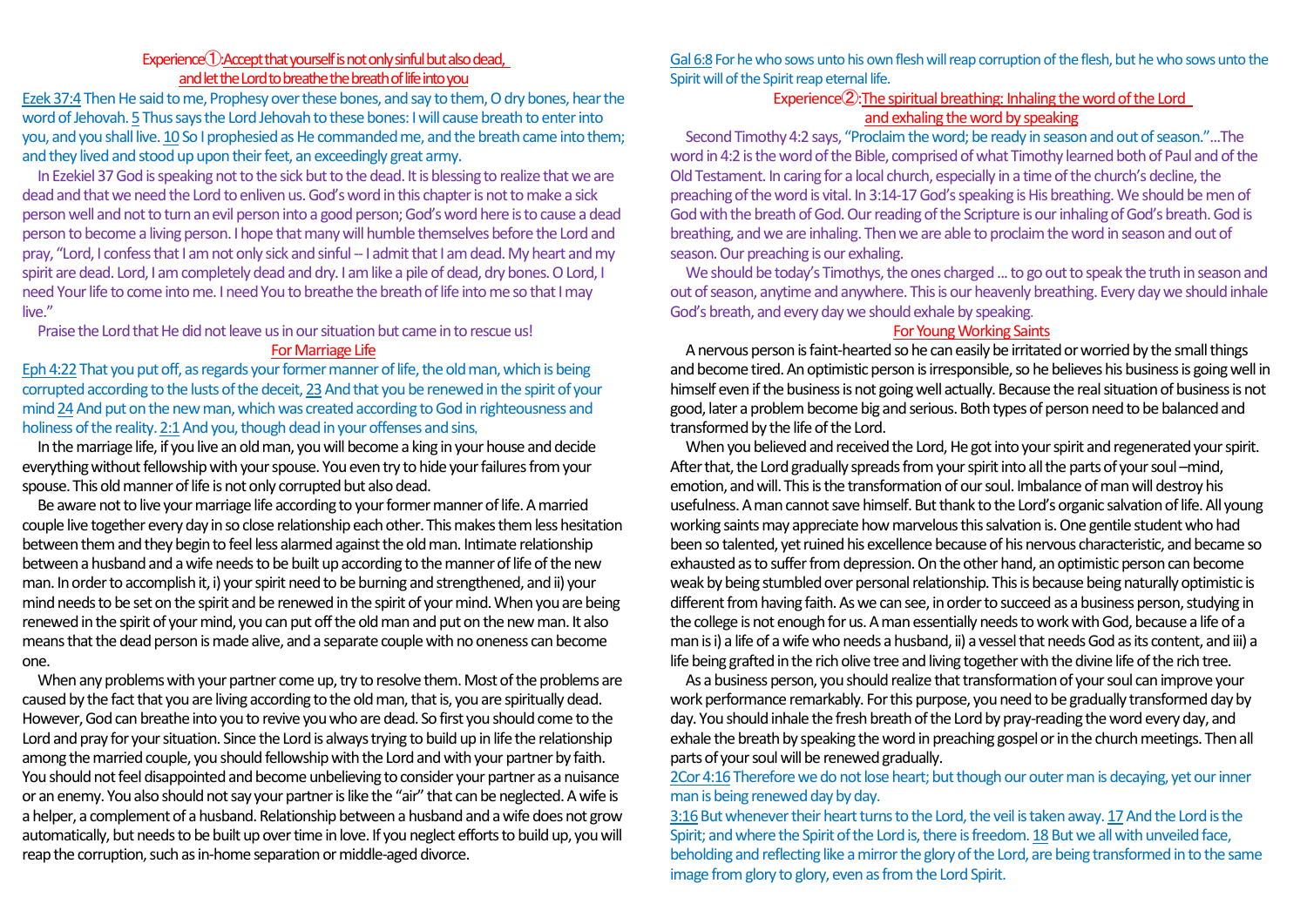## Experience ③: Make a joyful noise at the church meetings

1 Corinthians 14:31 For you can all prophesy one by one that all may learn and all may be encouraged.

Psalms 95:1 Come, let us sing for joy to Jehovah; Let us make a joyful noise to the rock of our salvation.

Ezekiel 37:8 And I looked, and there were sinews on them, and flesh came back, and skin covered them over; but there was no breath in them.

Sometimes others complain that our meetings are too noisy. My answer is that if all were dry bones, everything would be quiet. There would be neither noise nor voice, only quietness. All the bones in the valley in Ezekiel 37 were quiet and motionless. Butwhen Ezekiel came and prophesied, there was a noise and a rattling, and all the bones came together. I cannot explain why this happened. We do know, however, that when we come together in the meetings and make a joyful noise, we are truly one.

 After the noise, the rattling, and the coming together of the bones, something very particular happened. Sinews, flesh, and skin came upon the bones, covering the bones and causing their appearance to be much improved. Formerly they were only dry bones; now they were a lifeless body with the parts gathered up, joined, and connected. The body was lifeless because it had no breath.

#### For junior high and high school students

From your junior high and high school days, learn to prophesy for building up in the church meetings. To prophesy is to speak to the people and supply Christ, who builds, encourages, and comforts people. Such a practice will be of great help to your future presentations in the university and in the company. Nothing can strengthen your presentation and communicative skills as much as the prophesying in church meetings. As you are training how to prophesy, you will notice that you are prominent in presentation in your class.

1 Corinthians 14:1 Pursue love, and desire earnestly spiritual gifts, but especially that you may prophesy. 3 But he who prophesies speaks building up and encouragement and consolation to men. 12 So also you, since you are zealous of spirits, seek that you may excel for the building up of the church.

One sister's testimony: In the department of the company the sister is working for, the 25 to 35-year old young employees are mostly graduates of Kyoto University or the graduate school of Osaka University. In addition, there is one employee who graduated from a famous university that is of the best 10 in the world (The Tokyo University is not even in the best 30). In such a situation, the sister a graduate from the graduate school of Kobe University was working hard desperately with the Lord for about five years. As a result, the sister and the graduate from the world-famous university became the two top bests among the young employees. But about a year later, the sister got promoted and became the youngest manager in the company; however, the other one did not get promoted.

It gradually became clear that the sister was more prominent than others over the past year. The difference mainly comes from the purity of heart, humbleness, meekness and the consideration of others. It is very superficial and shallow understanding if you think that loving the Lord, loving and nourishing brothers and sisters, loving gospel friends and conveying gospel to them are not related to the performance in the company. Love people, pray for others, and speak the Word of God to man not only builds up the church, but eventually you can also improve your future performance in the company. You can be excelled by learning to prophesy from a young age. Hallelujah!

627 集会 ― キリストを中心とする

- 1. 日々の生かつ,集かいも, 主がちゅう心,またない容; 儀しき,教理,是非でなく, 集かいはただ主のため。
- 2. 主はひかり,みちゆえに, 照らせや,われしたがう; 主は生けるみずとかて, 飲しょくし,やしなわれる。
- 3. 主はいのち,われながす, 真理の主,われあかしす; めぐみの主,われたたえ, かしらの主,たかく上げん。
- 5. うたといのりをささげ, 霊によりて主あらわす; 霊の奉仕とまじわりで, 主をかつ用し,ひょう現す。
- 6. 御名でつどい,霊で行動し, 塗りあぶらもていのる; 儀しきや思考によらず, 霊もちいて主あらわす。

### 863. MEETINGS-CHRIST AS THE CENTER 1.

In daily walk and in our meetings too, Christ is the center, Christ is everything; 'Tis not for form nor doctrine good and true, But 'tis for Christ alone we're gathering.  $2<sub>1</sub>$ 

Christ is the way and Christ the light of life, In Him we walk and by Him we are led; Christ is the living water and the food; Of Him we drink and we with Him are fed. 3.

Christ is the truth, 'tis Him we testify, Christ is the life, 'tis Him we minister; Christ is the Lord, 'tis Him we magnify, Christ is the Head, and we exalt Him here. 5.

By all the hymns and prayers we offer here, Christ the reality we would express; All the activities in fellowship-Christ thus in operation manifest 6.

'Tis in His Name we meet, in Spirit act, With nothing in our mind to formalize; 'Tis by His pow'r we pray, in unction praise, And with Himself in spirit exercise.

| 627                                       | 聚会‐棊督作中心                             |
|-------------------------------------------|--------------------------------------|
| 在日常生活                                     | 或在聚会中,                               |
| 基督是中心,                                    | 基督是内容;                               |
| 并非为仪式,                                    | 也非为道理,                               |
| 纯是为基督,                                    | 我们相聚集。                               |
| 基督是道路,                                    | 基督是亮光,                               |
| 凭祂而行动,                                    | 由祂来照亮;                               |
| 基督是活水,                                    | 基督是灵粮,                               |
| 喝祂并吃祂,                                    | 从祂得餧养。                               |
| 基督是真理,<br>基督是生命,<br>基督是恩主,<br>基督是元首,<br>五 | 我们所见证,<br>我们所供应,<br>我们所称誉,<br>我们所高举。 |
| 所献上一切<br>都要叫基督<br>所有灵中的<br>都该是基督<br>六     | 诗歌和祷告,<br>藉灵得发表;<br>交通和事奉,<br>彰显的运行。 |
| 奉祂名聚集,                                    | 随祂灵活动,                               |
| 借着祂恩膏                                     | 祷告并赞颂;                               |
| 不是动头脑,                                    | 仪式得成全,                               |
| 乃是运用灵,                                    | 使祂得彰显。                               |